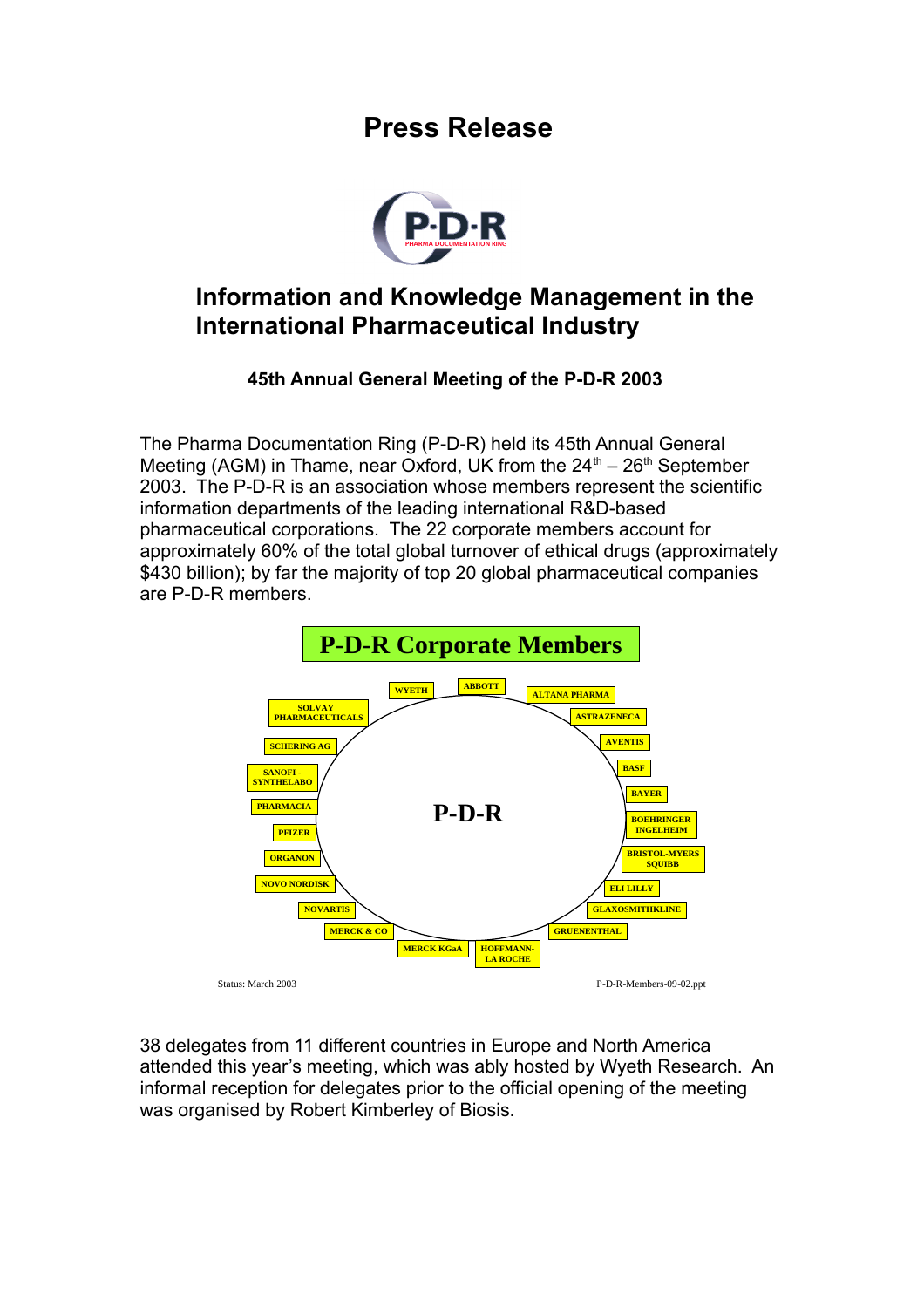

**Growth in Corporate Membership of the P-D-R 1958-2003**

In his opening address, Sandy Mullen (Bayer AG), President of the P-D-R, reported on the success of the P-D-R Special Meeting on Taxonomy and Text Mining that had been held in Mainz, Germany. The meeting was attended by 38 delegates including P-D-R Company representatives and invited external speakers and consultants.

He also reported that the P-D-R had been approached to prepare an article on information and knowledge management activities for publication in the Japanese journal Joho-Kanri. The requested article will be published in November 2003.



Sandy Mullen reported that the P-D-R website [\(www.p-d-r.com\)](http://www.p-d-r.com/), the main platform for P-D-R activities, had been restructured and further enhanced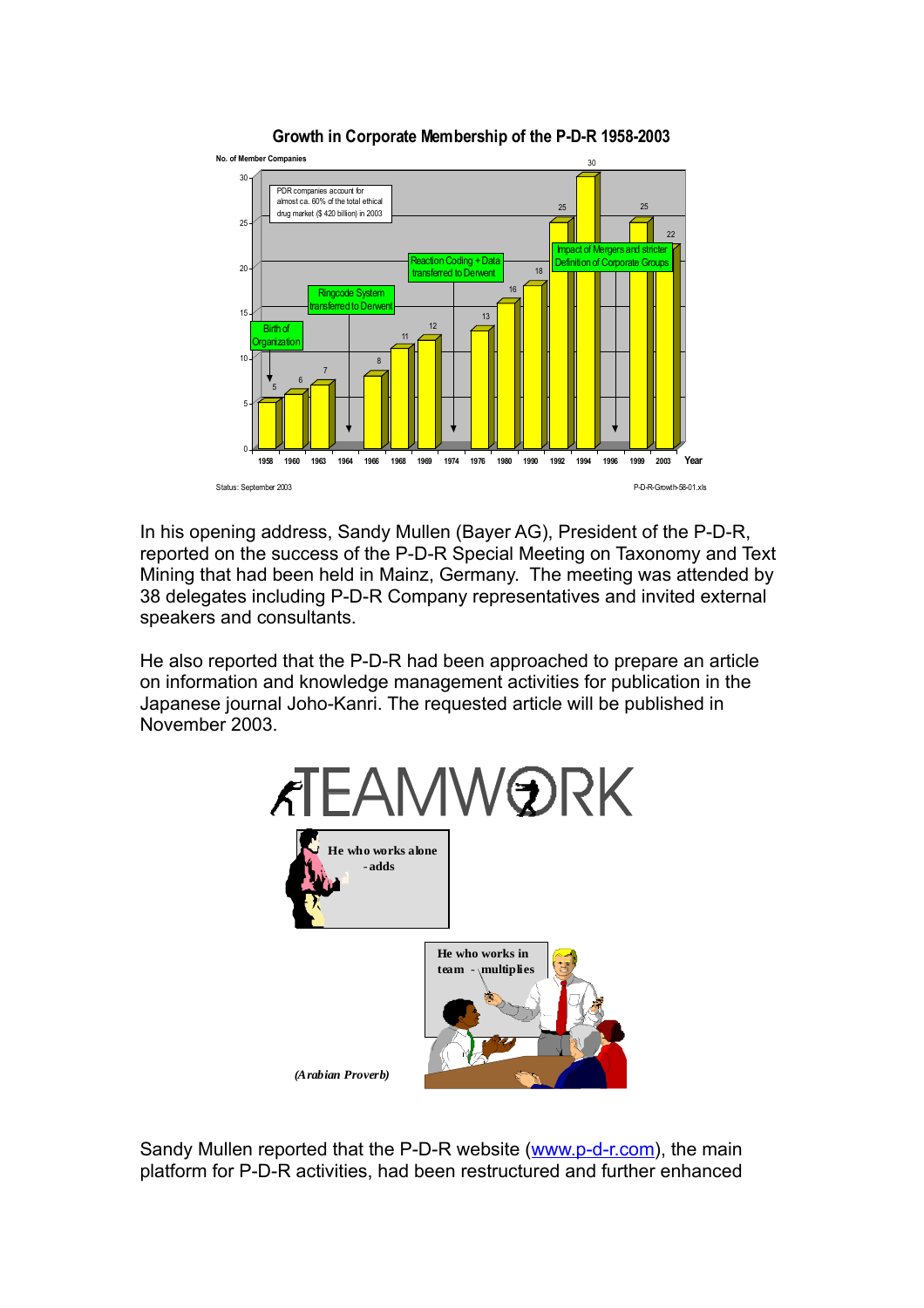during the year. The publicly accessible Pharma Business Information section now contained a wide range of useful material kindly provided by MarketLetter, PJB Publications, Prous, Thomson Current Patents and Wood Mackenzie. Member company Press Releases continued to be reported on the site via an effective daily webspider service from Reg123. The 'members only' area of the website had also been enhanced.

Major highlights of the meeting were the discussions on two strategic topics that had previously been identified as being of paramount interest to P-D-R members. These were

- The Business Impact of Information Services
- Customised Integration of Different Data Sources

During the 'Business Impact of Information Services' session, Joanne Lustig, a consultant with Outsell discussed Outsell's approach to quantifying the business benefits from information services. The methodology involved identifying the financial benefits that could be attributed to each information service provided. During the same session, a speaker from Novartis discussed the way that Novartis was using key performance indicators (KPIs) and balanced scorecards to assess the impact of the different information services available within the Company.

During the second topic session 'Customised Integration of Different Data Sources', representatives from different PDR companies gave six short 'flashlight' presentations. The topics addressed different aspects of data integration including intranet integration of data sources, adding value to a commercial alerting service by incorporating user annotations, linking to electronic journal articles, and the use of a taxonomy and search engines to classify and search multiple data sources. In the final part of the session, the results of a P-D-R survey of the vision of the future integrated world in 2010 were presented.

Other important developments that were discussed during the meeting included update reports on

- The discussions with publishers on the use of electronic articles for marketing purposes
- The Counter Project, which is concerned with the capture of electronic journal usage statistics by publishers
- The discussions within Europe on the certification of patent information **scientists**
- The activities of other national and international information groups

A hot topic each year is the Company Reports' sessions. Most members reported that during the year they had continued to increase their electronic journal holdings at the expense of hardcopy subscriptions. A number stated that they intended to transfer completely to electronic journals in the short to medium term and had set an ambitious target date (2003-2005) for completion of this changeover. Some reported that their libraries had already been downsized and former shelf space re-utilised for other purposes.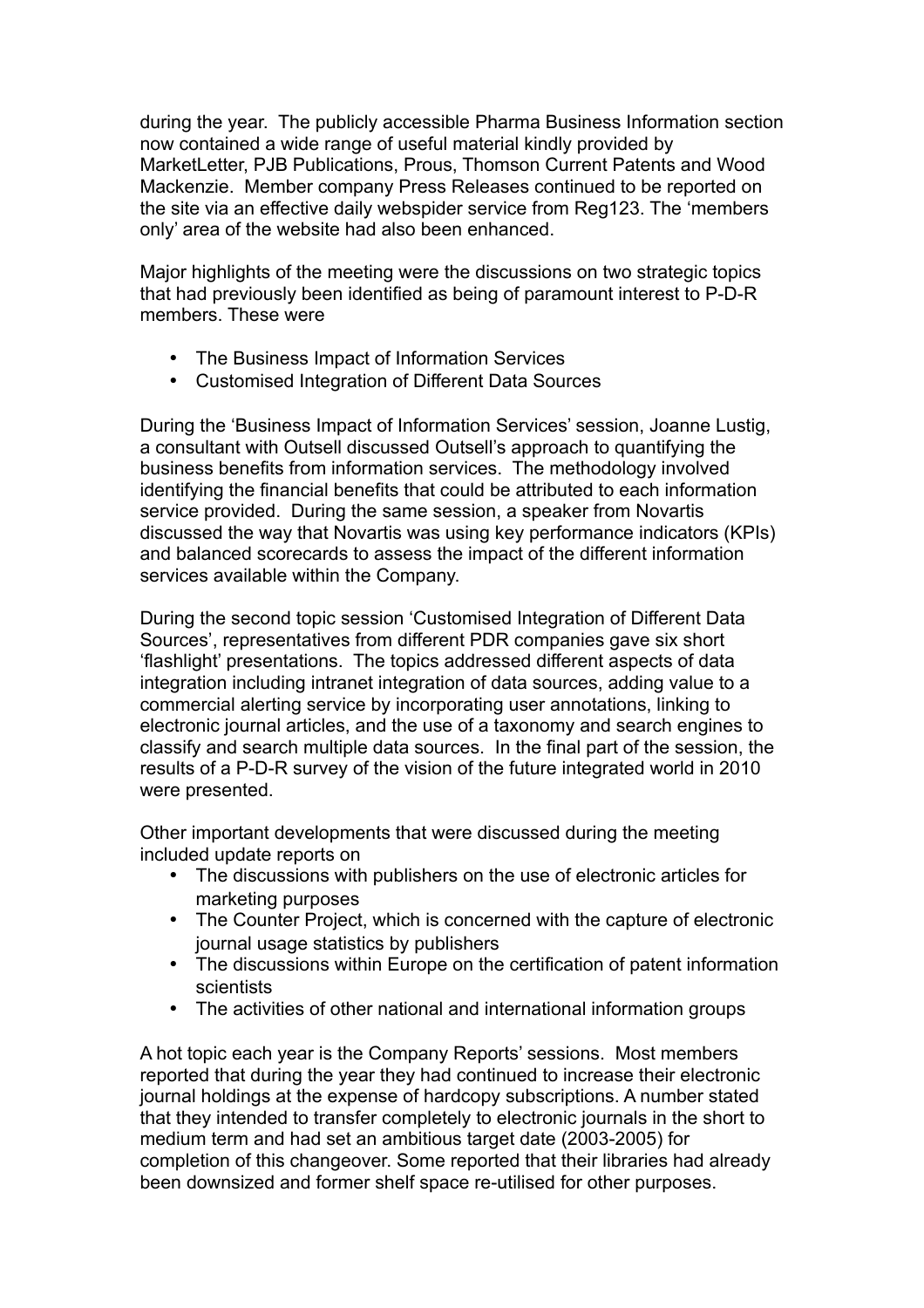Several representatives expressed considerable concern at the large price increases being proposed by a small minority of publishers for their electronic journals in 2004.

The Company Reports' sessions also confirmed that Intranet portals continue to be the primary means of delivering literature and information services to the end users within P-D-R companies. A wide range of different commercial search engines have been incorporated into the portals and some companies have combined these with taxonomy products, such as those available from Factiva and Skila. Several companies reported that they had implemented improved electronic systems for handling requests for literature articles from their customers.

Several companies reported that they had recruited additional patent information searchers to handle the increased demands for this challenging work. Two companies reported that they had begun to implement electronic laboratory notebook systems to improve the opportunities for data capture and research productivity.

As the terms of office of all the current members of the P-D-R Board were due to expire at the end of 2003, a Board Election was held for the period 2004 - 2 005. Henning Nielsen (Novo Nordisk) was elected as the next President (from 1st January 2004). Sandy Mullen (Bayer AG) and David McNeillie (AstraZeneca) were elected Vice-Presidents and Ernst Mernke (Roche Diagnostics) was elected secretary.

Sandy Mullen reminded representatives of the sad death of Jane Whittall, a popular and active member of the P-D-R, who had organised the AGM in 2003. He announced that following discussions with Glaxo Smith-Kline and Jane's family, the P-D-R Board had decided to commission a silver salver to be engraved in Jane's memory. The salver – The P-D-R Jane Whittall Award for Excellence - would be awarded on an annual basis to the P-D-R member who had contributed most to P-D-R activities in the previous 12 months.

In summary, it was a highly successful and interactive meeting and a survey conducted amongst attendees indicated there had been, once again, a very high level of relevant and quality presentations by P-D-R members and invited speakers. The meeting continues to be regarded by most participants as the major annual event of its type for the international pharmaceutical industry.